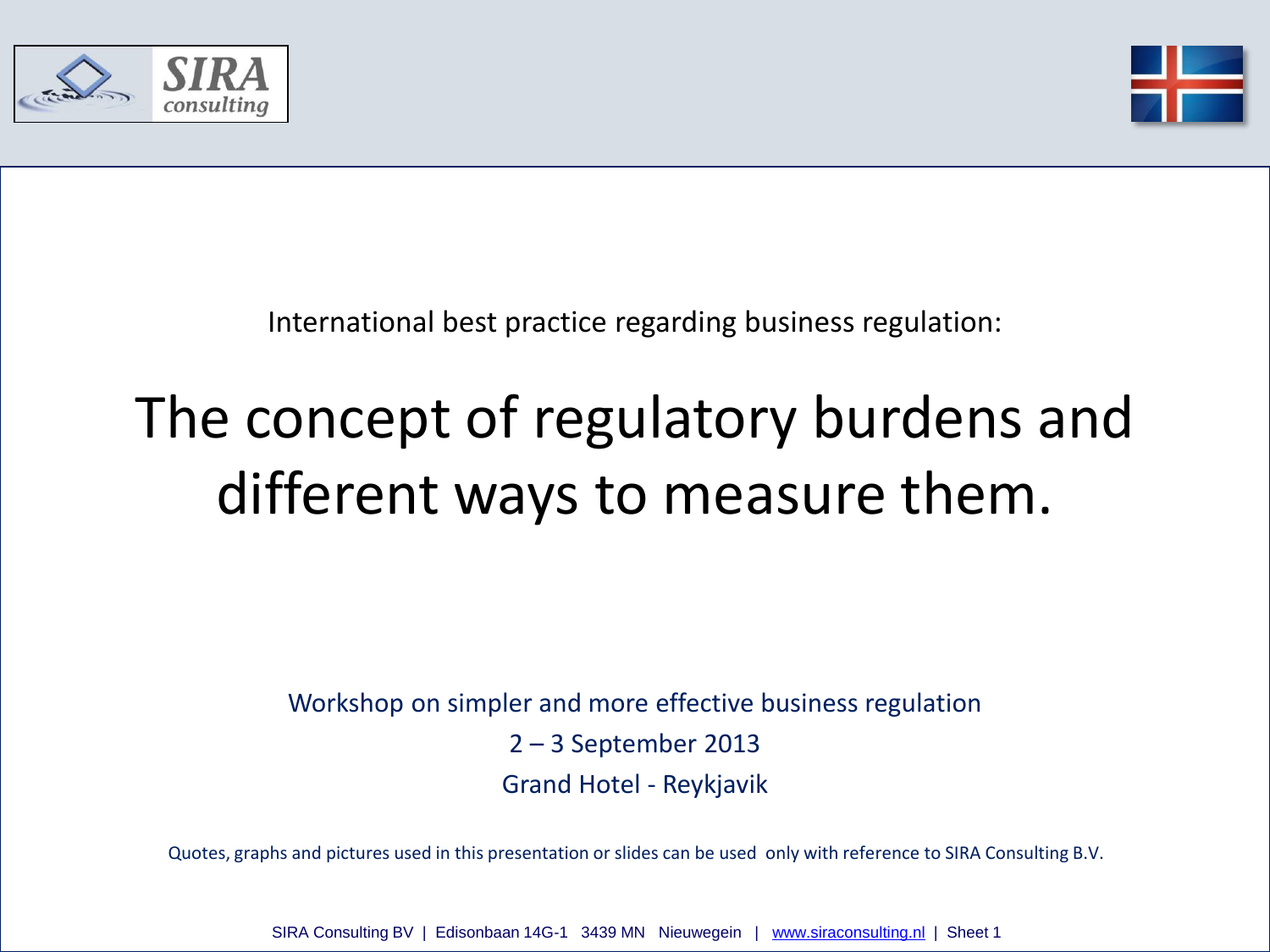



### **Content**

- 1. Regulatory Burdens
- 2. Why should we reduce Regulatory Burdens?
- 3. How to measure?
- 4. Reducing burdens?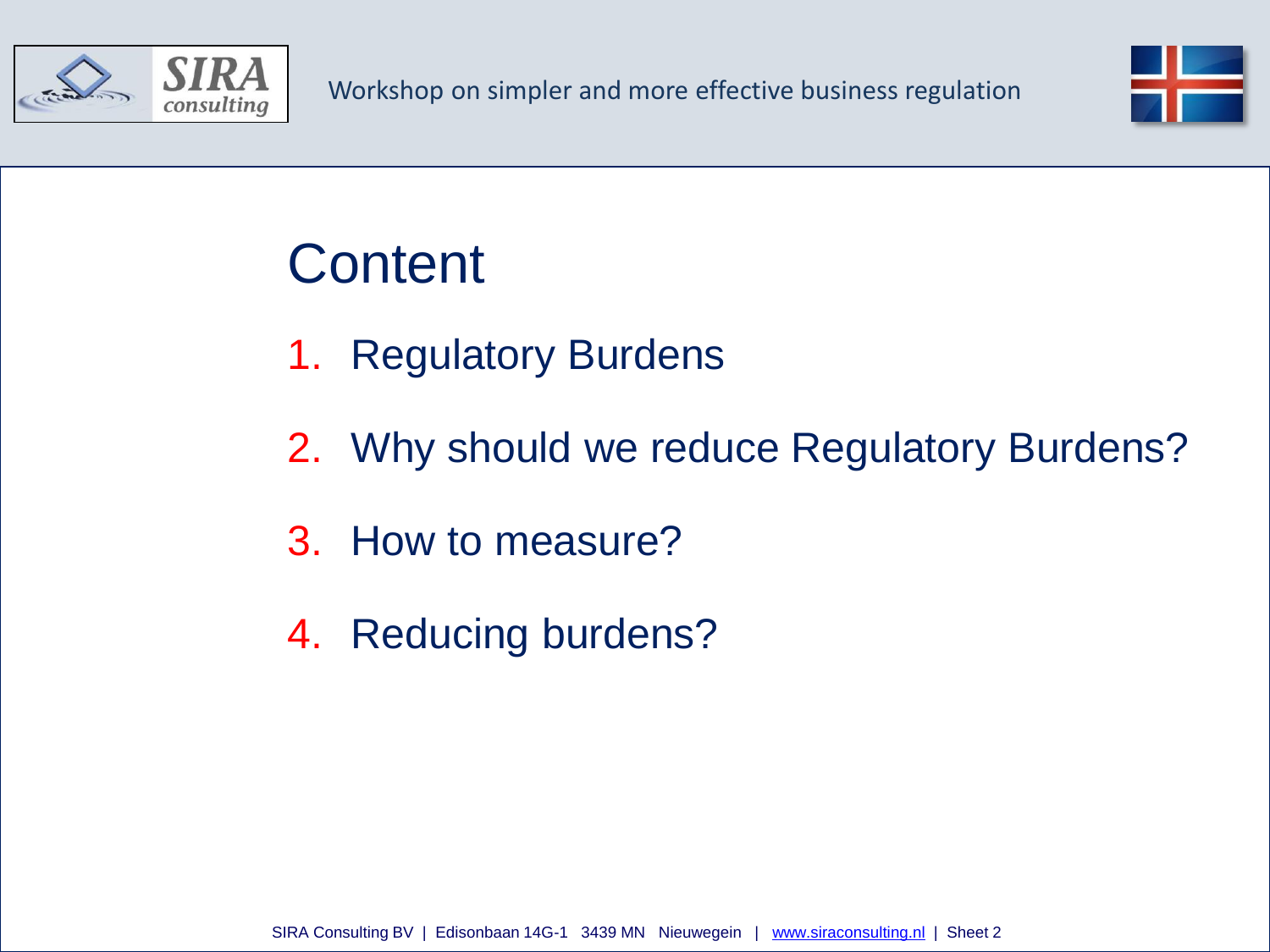



## 1. Regulatory burdens…

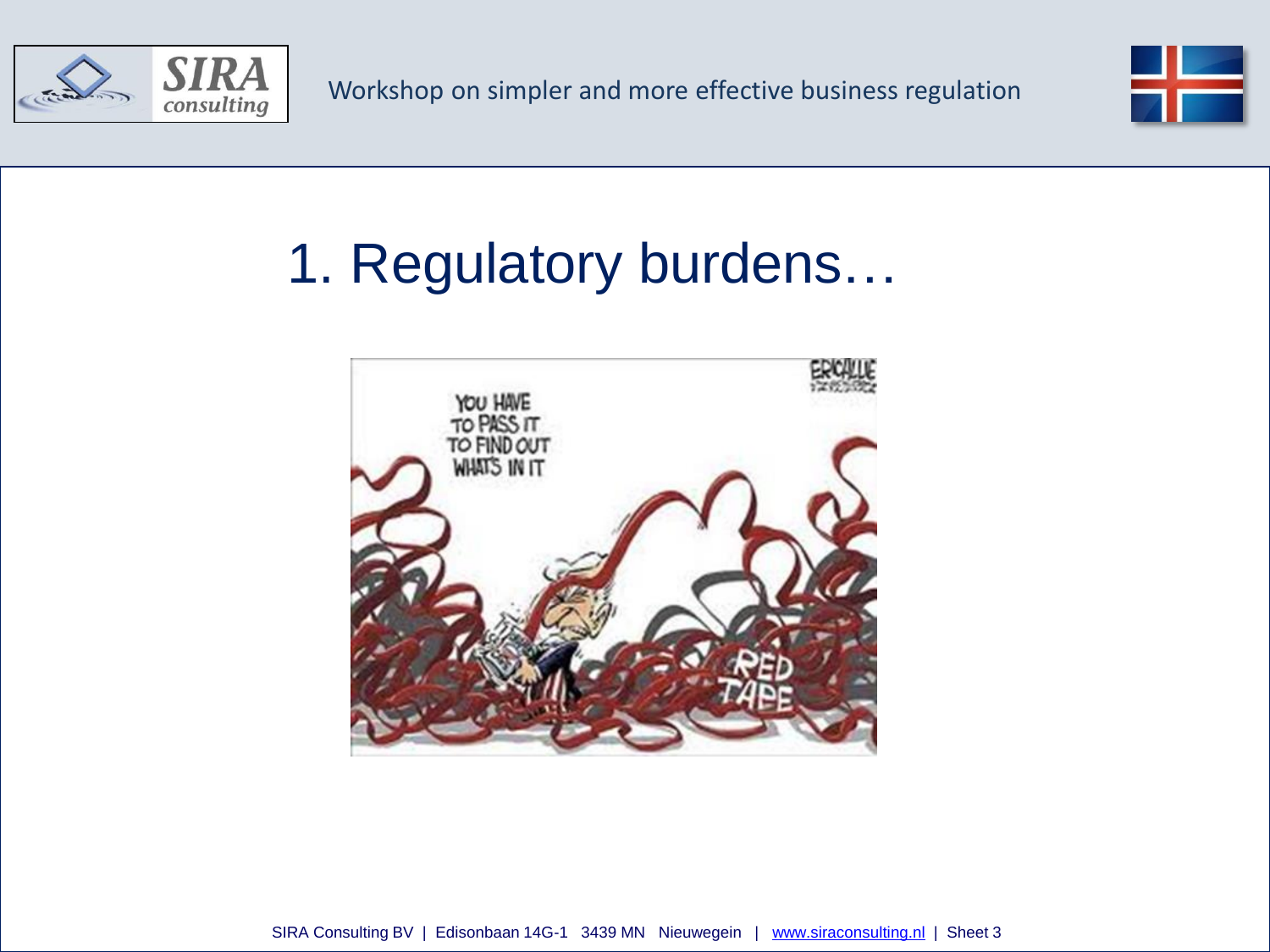



### Regulatory burdens…

#### **As part of Company Costs**

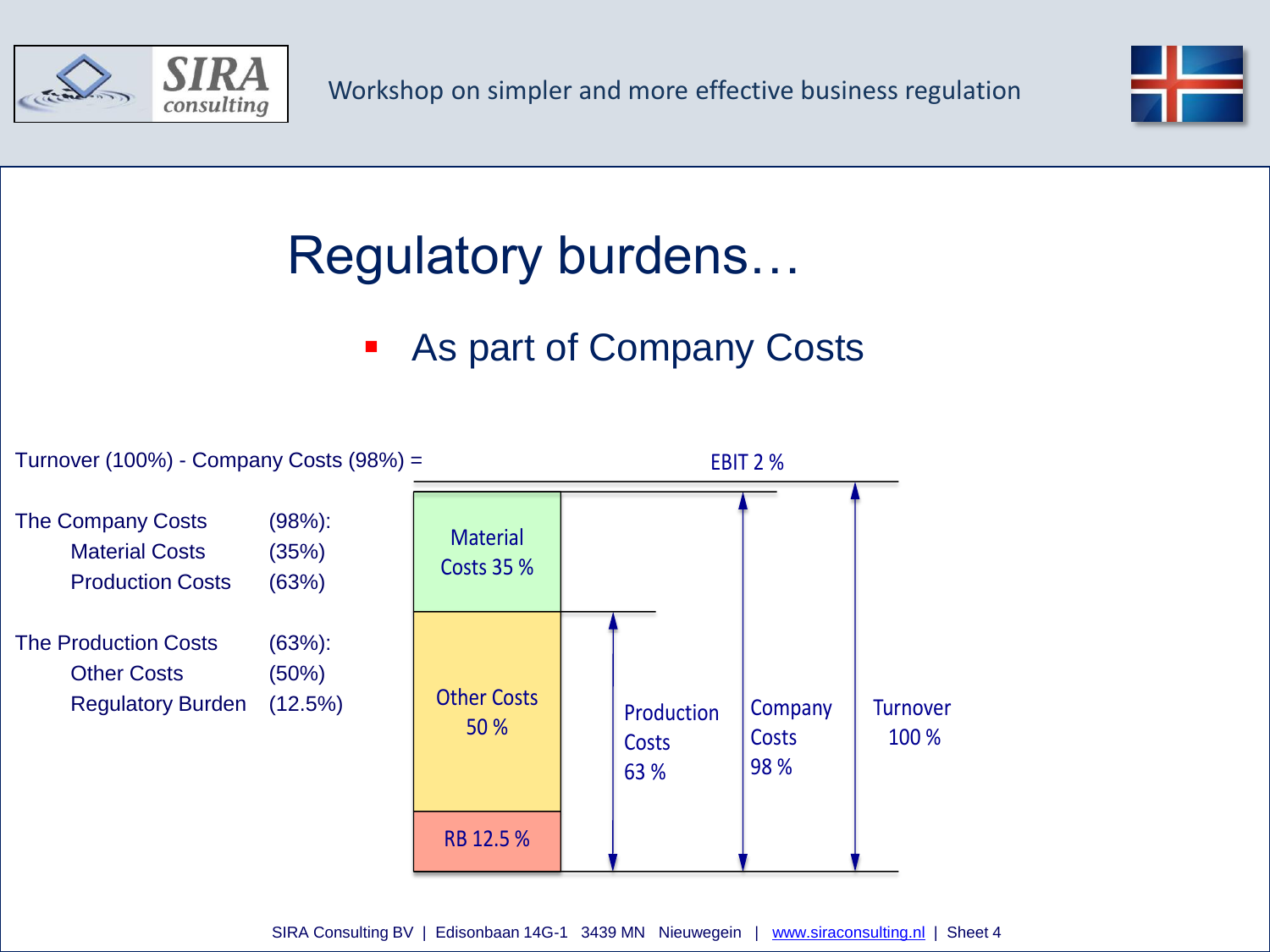



### Regulatory burdens…

■ Laws and regulations are necessary... So regulating a society and an economy, imposes costs on the industry.

| Laws &      | <b>Financial</b>                      | <b>Regulatory</b>                                                   |
|-------------|---------------------------------------|---------------------------------------------------------------------|
| regulations | <b>Costs</b>                          | burden                                                              |
|             | - Taxes<br>- Contributions<br>- Fines | - Administrative burden<br>- Compliance Costs<br>- Inspection Costs |

(No regulatory burden: e.g. Interest rates, raw material costs)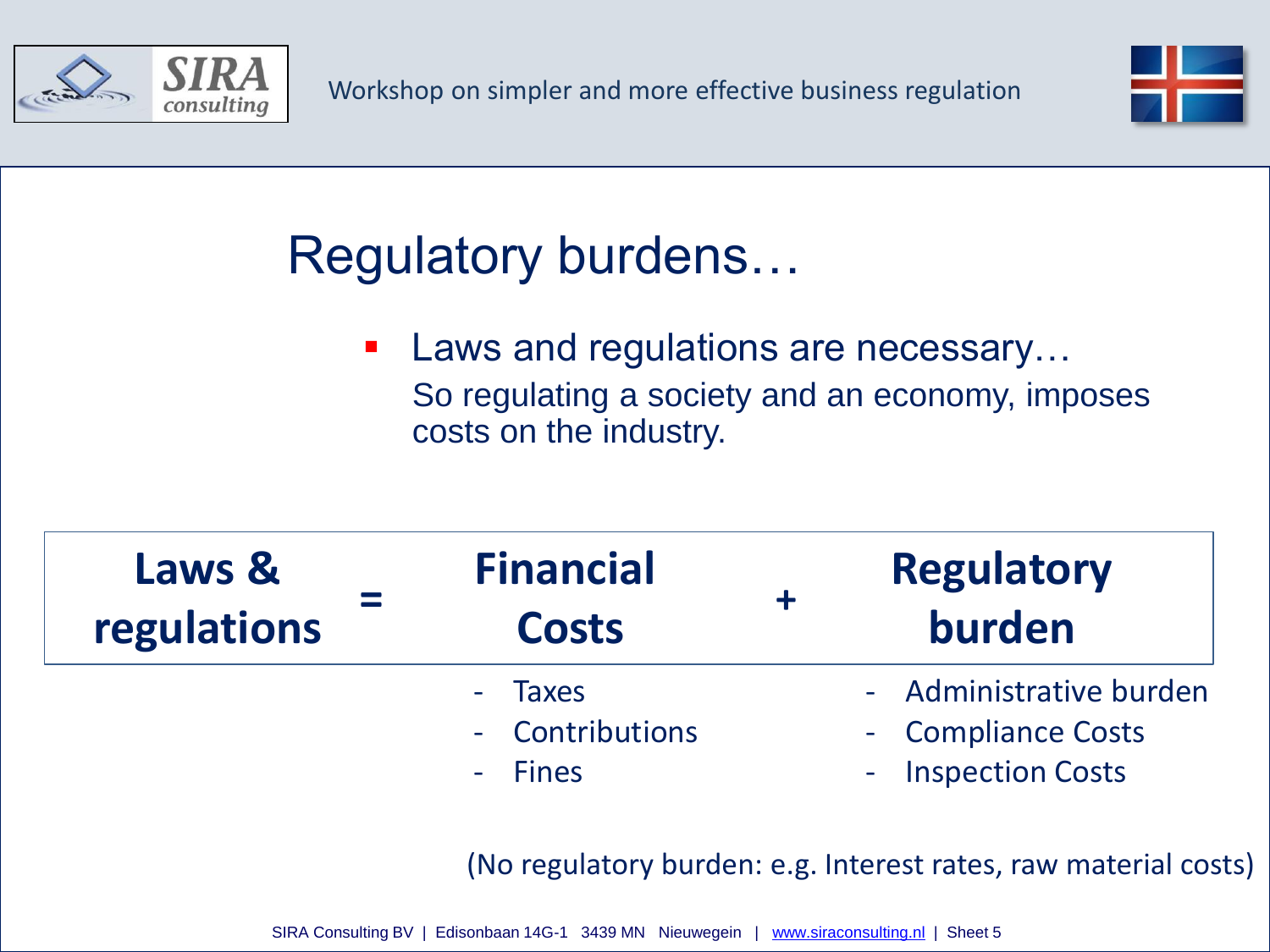



### Regulatory burdens…

- Administrative burdens
	- Information Obligations in government regulations.
	- − Administrative activities have to be carried out,

(eg. permits, soil investigations, annual reporting, etc.)

#### Compliance costs

- Other obligations in government regulations.
- − Investments have to be carried out.

(eg. safety materials, soil protection systems, air filters, etc.)

- Inspection costs
	- − Obligation to cooperate with inspections.
	- − Accompany inspectors and provide information.

(e.g. tax office, environment agency, fire authority, etc.)

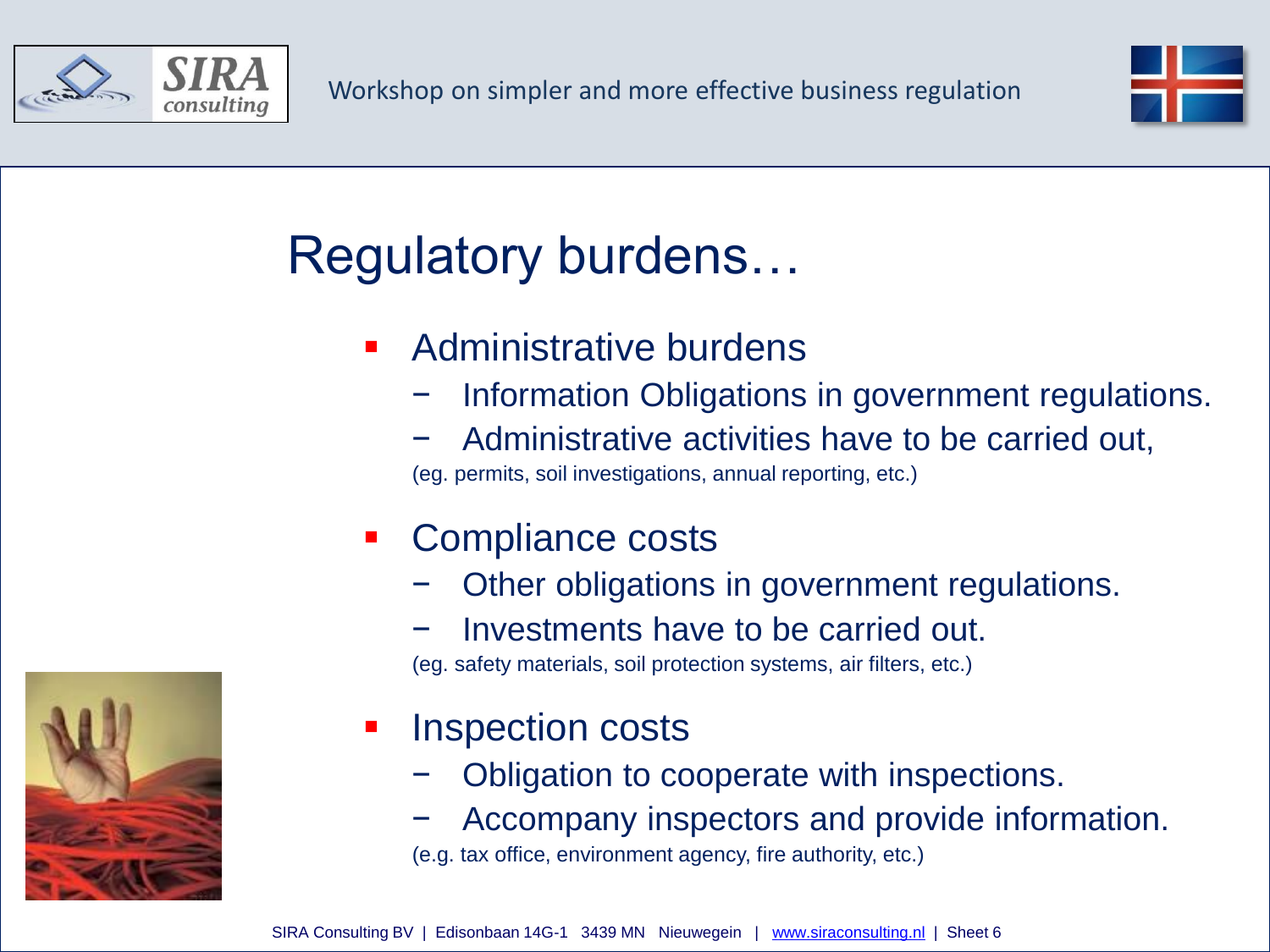



### 2. Why should we reduce RB…

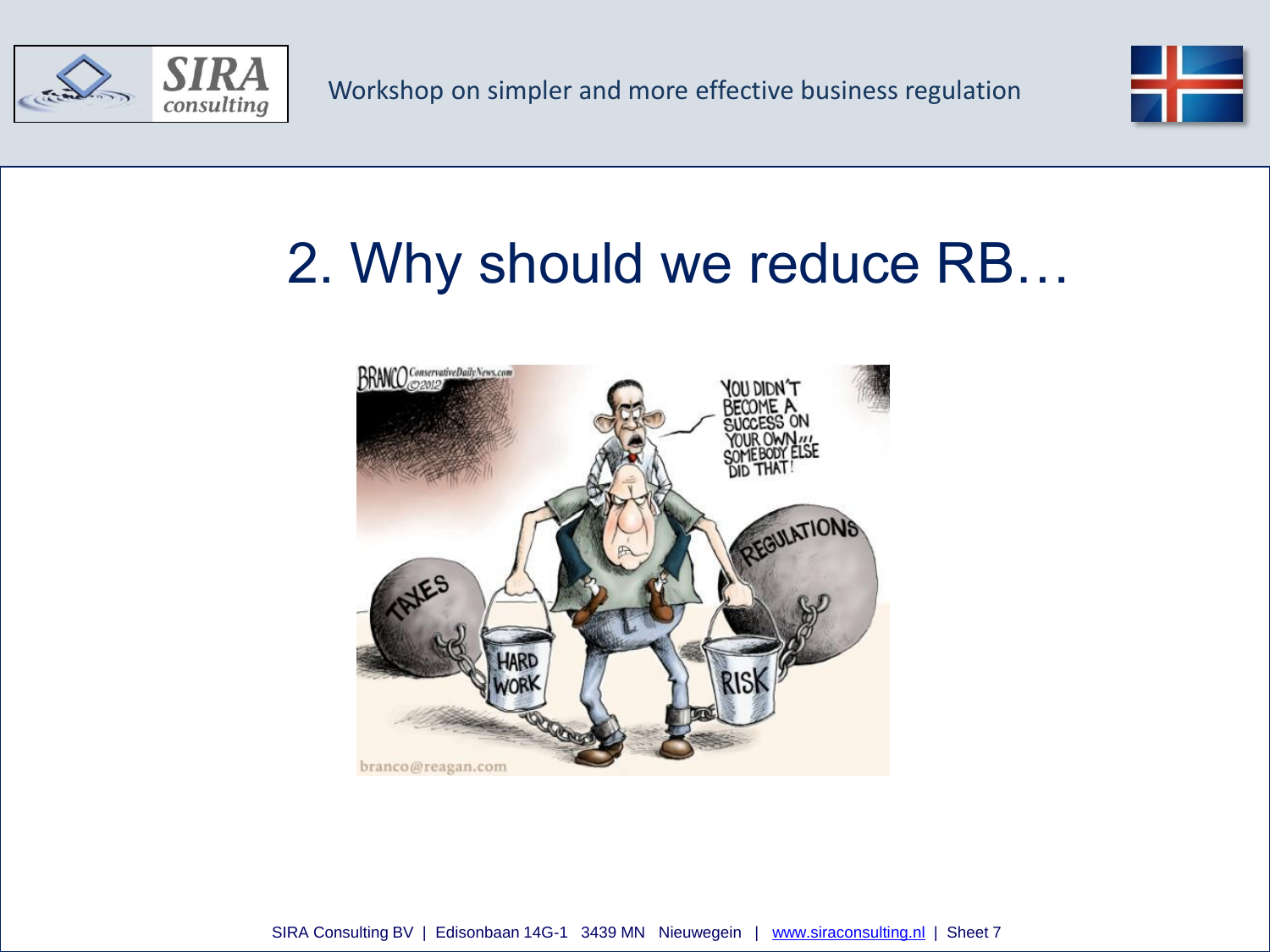



# Why?

**Because regulatory burden are a significant** part of the Net Company Costs



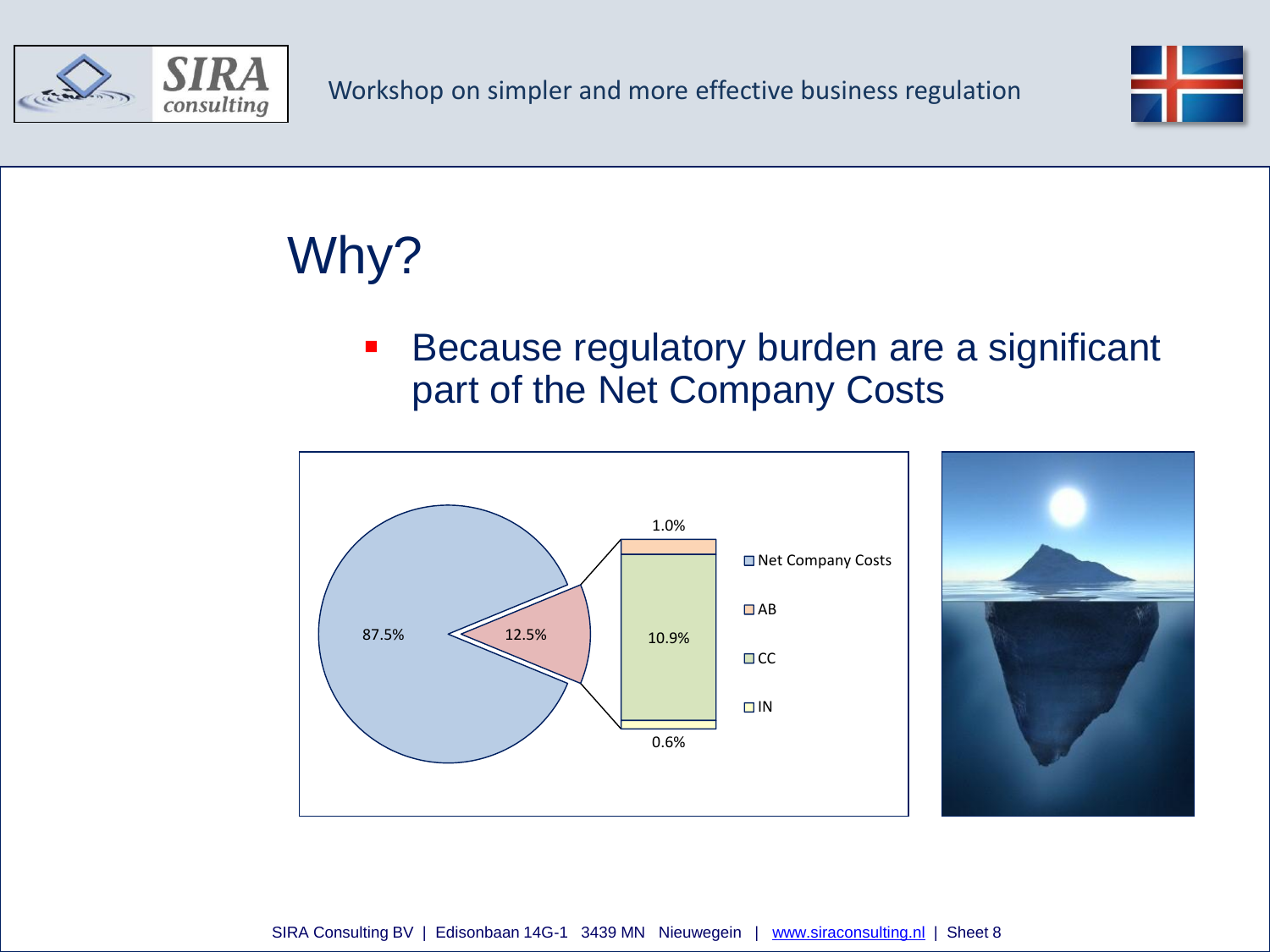



## Why?

#### Because it frustrates innovation.

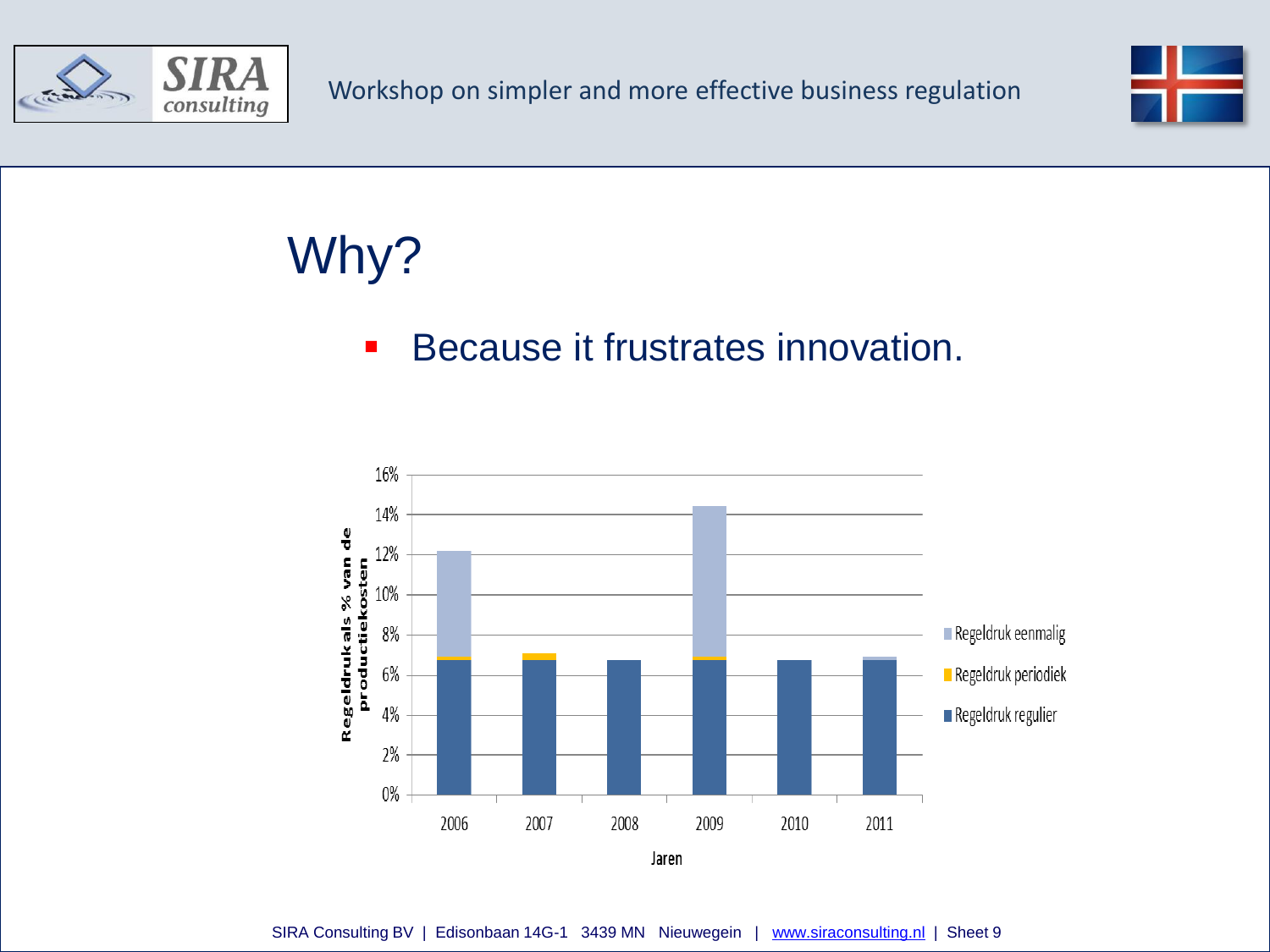



### Benefits of RB reduction…

- RB reduction results for the industry:
	- $I$  Increase in GDP (25% less AB = 1.7% growth GDP)
	- − Increased labour productivity
	- − Country and regions become more attractive to industry
- **-** RB reduction results for the government:
	- Less paperwork and Institutional Administrative Burden for Gvmt
	- Regulations of better quality
	- − Improved compliance
	- − Professional satisfaction and improved quality of work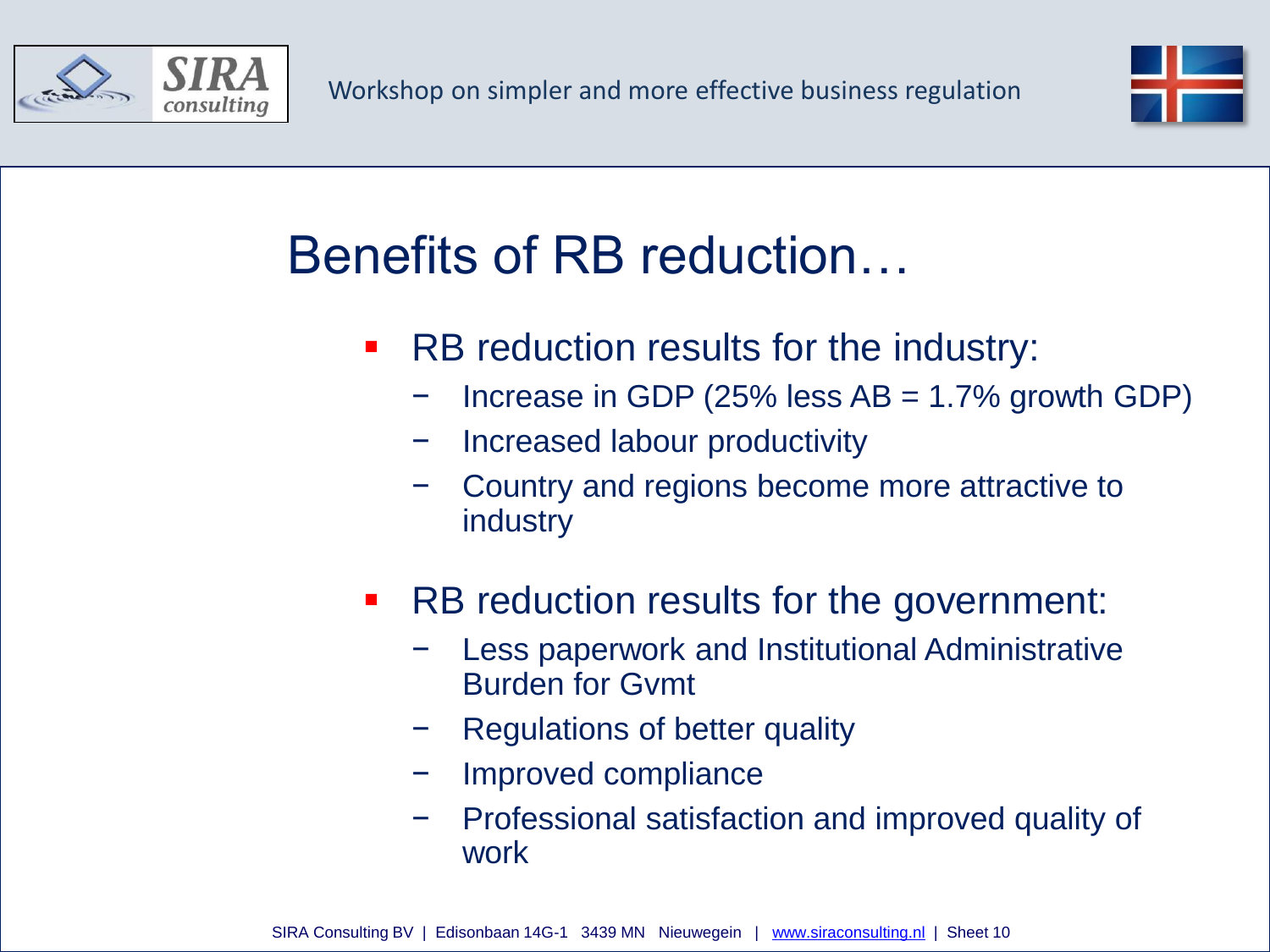



### Benefits of RB reduction…

- **Shared benefits** 
	- Improved transparency of regulations
	- Better interfacing between Government and Industry
- No political discussion because fits left and right wing in the parliament no party political issue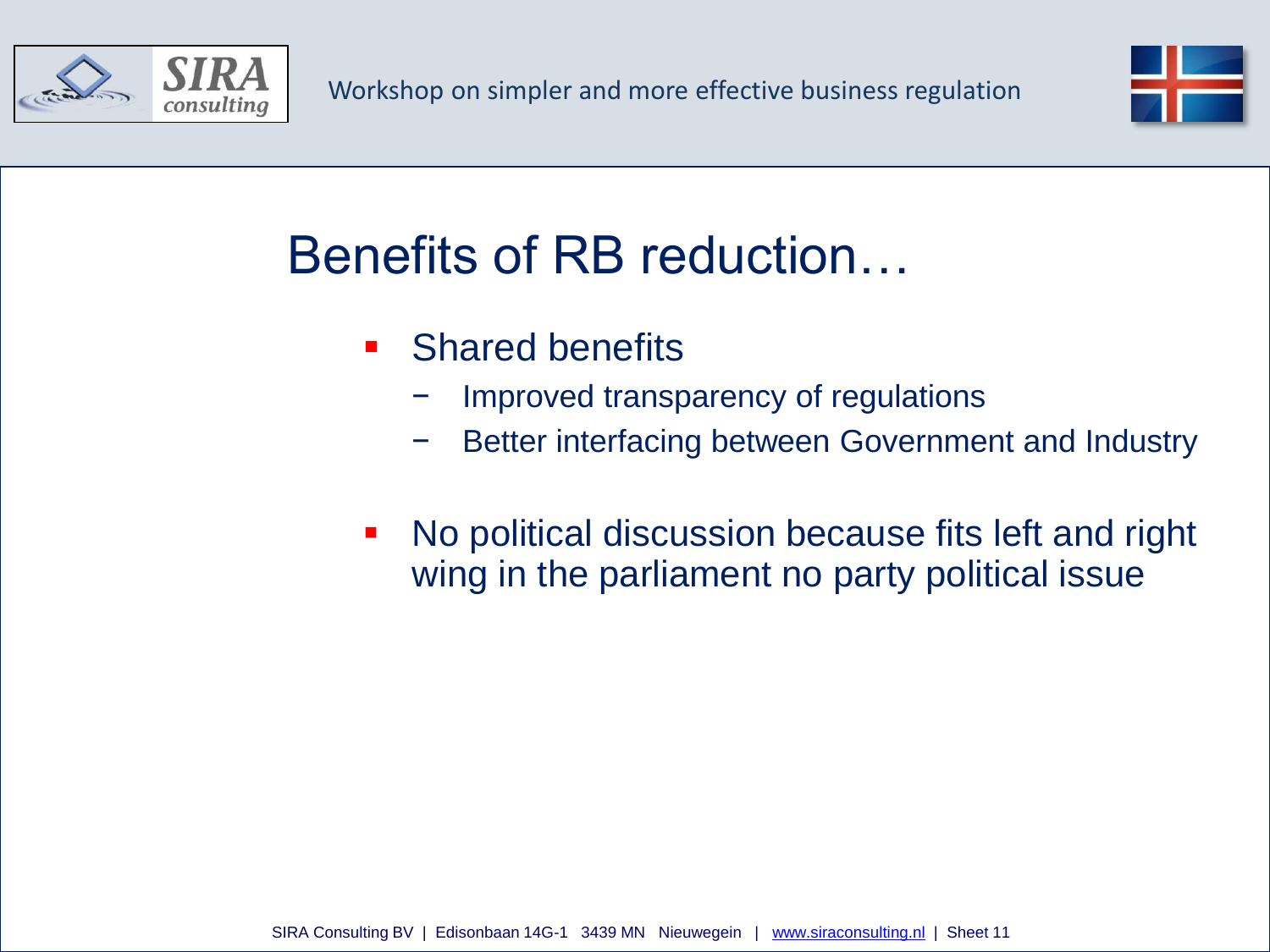



#### 3. How to measure…



"We cut through all the red tape, but a new shipment came in this morning."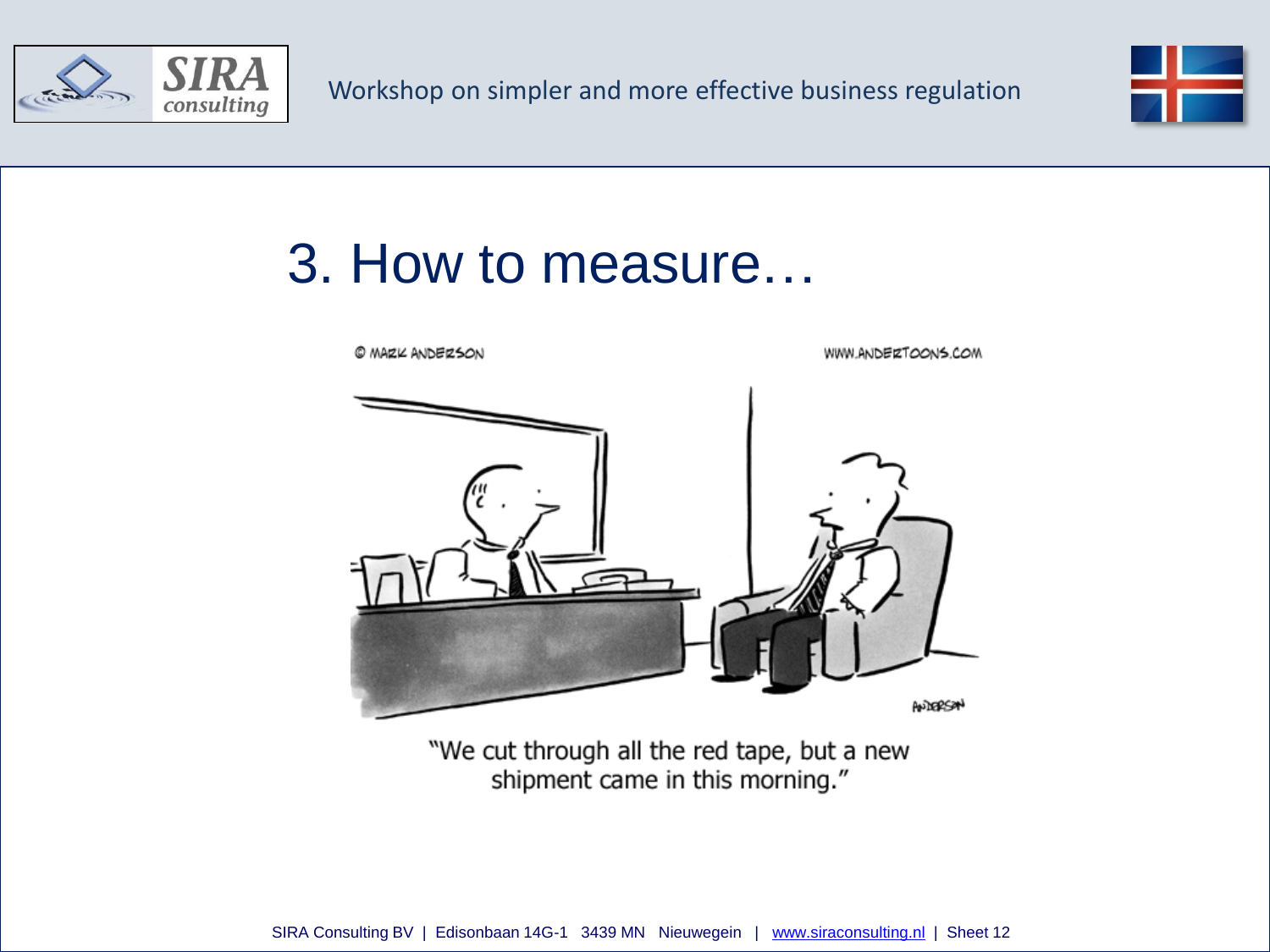



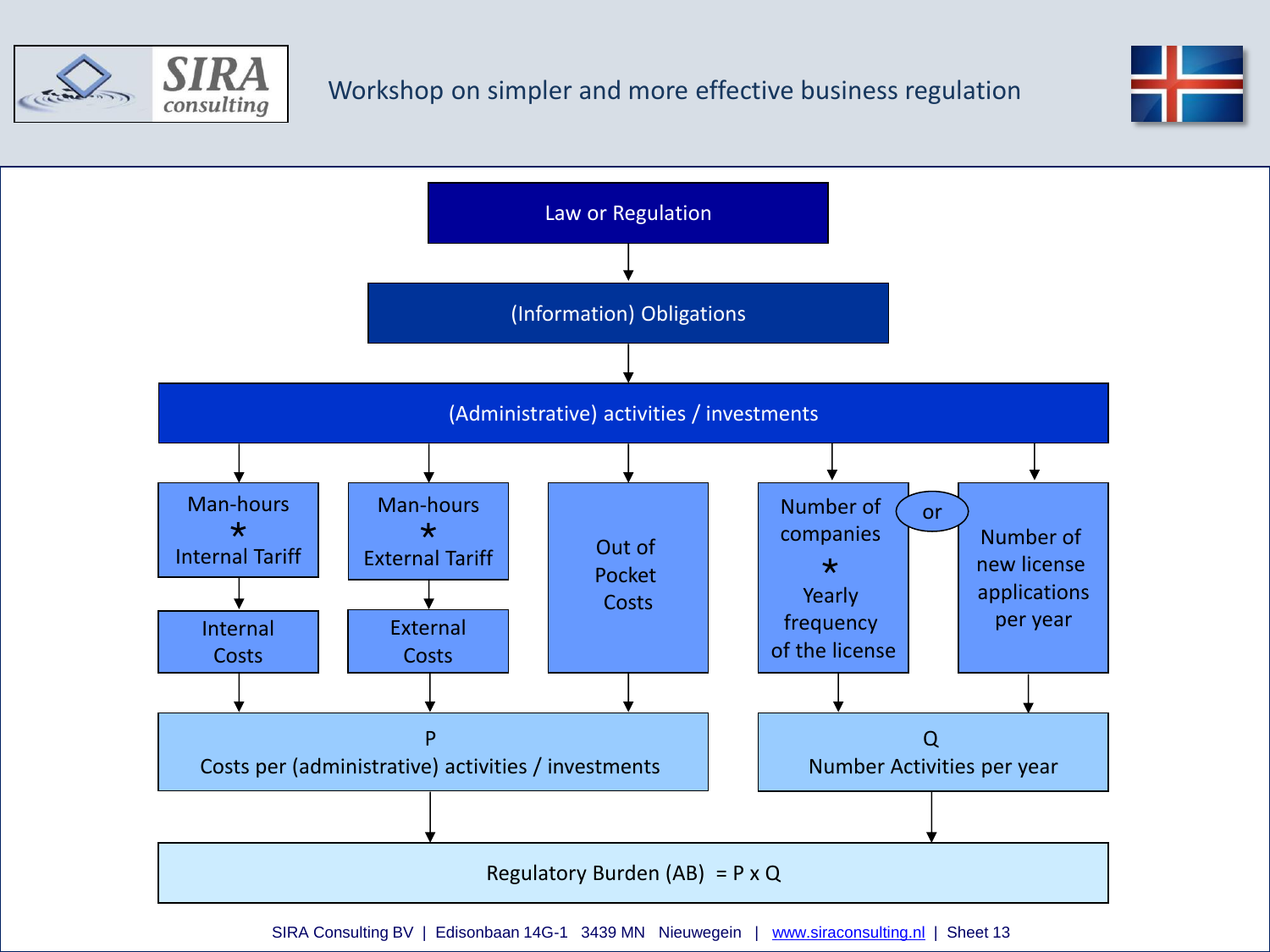



#### How to measure…

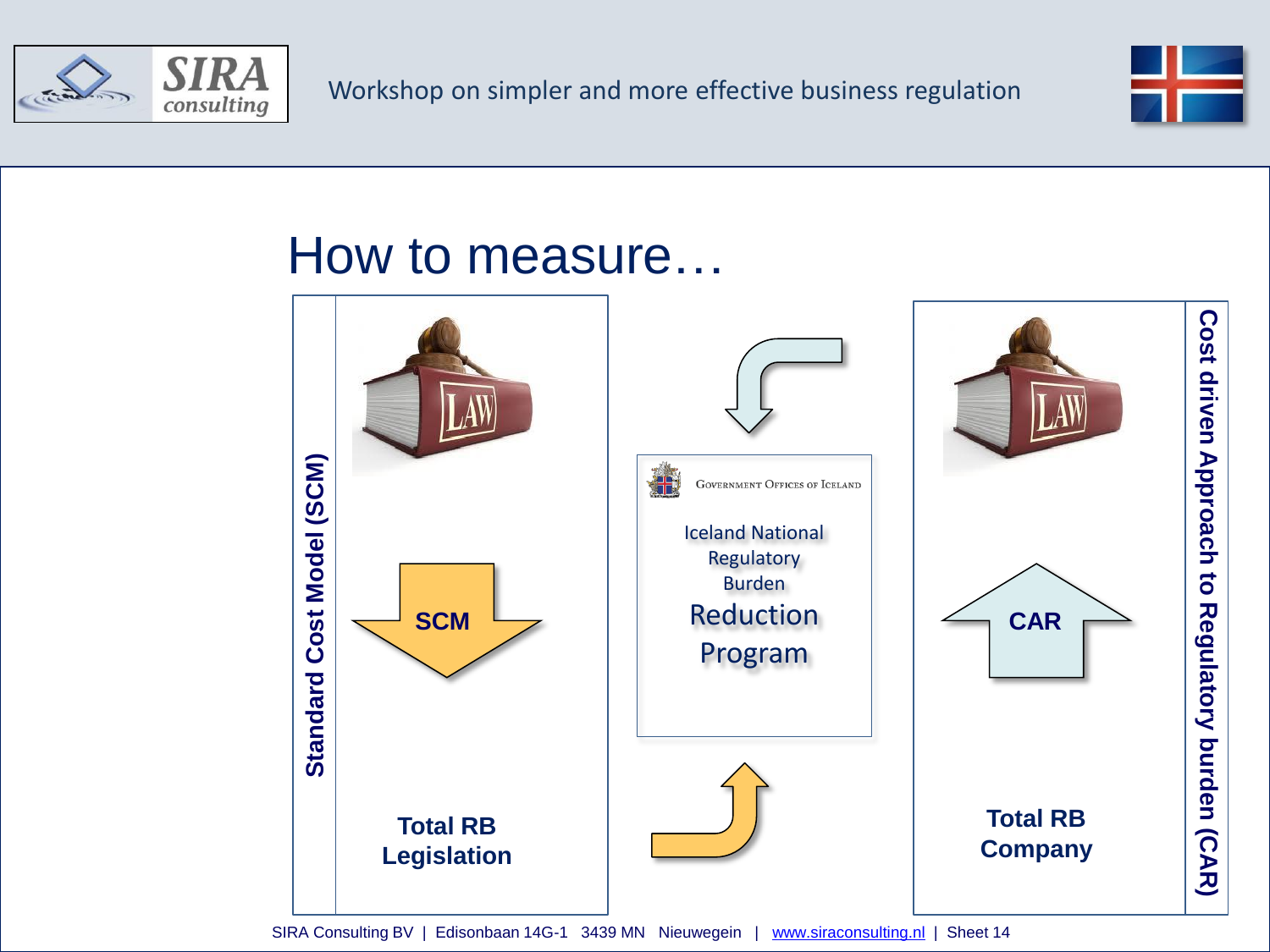



### 4. Reducing burdens…

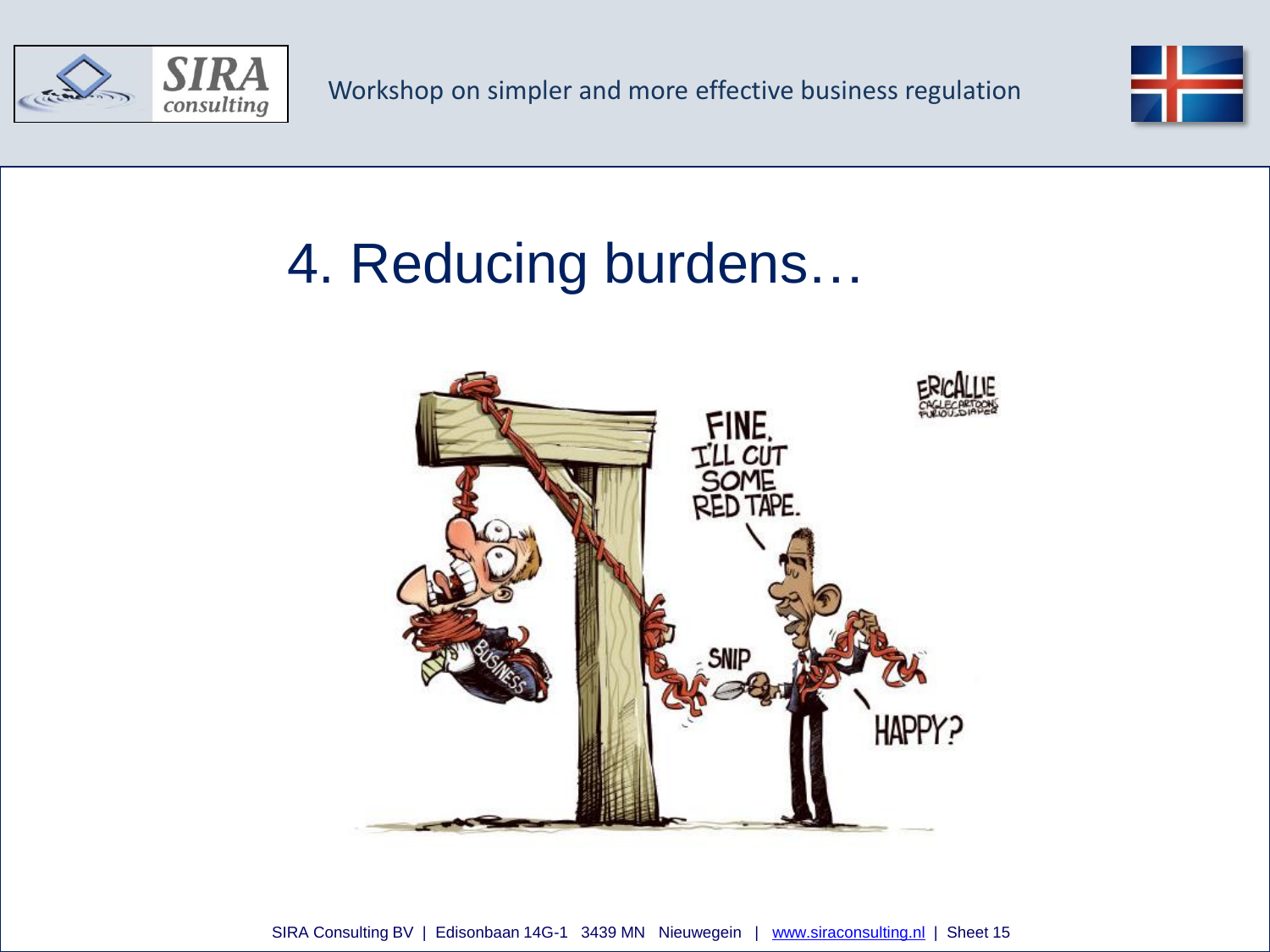



#### The 5 necessary elements for an RB Reduction Program

#### 1. Content

- Inventory and analysis of origin and amount of RB
- − Possibilities for the reduction of RB

#### 2. Process

- − Communicating with the stakeholders: "owners" and industry
- − Reaching consensus and commitment
- 3. Instruments
	- − Standard Cost Model (SCM)
	- − Cost driven Approach to Regulatory burden (CAR)

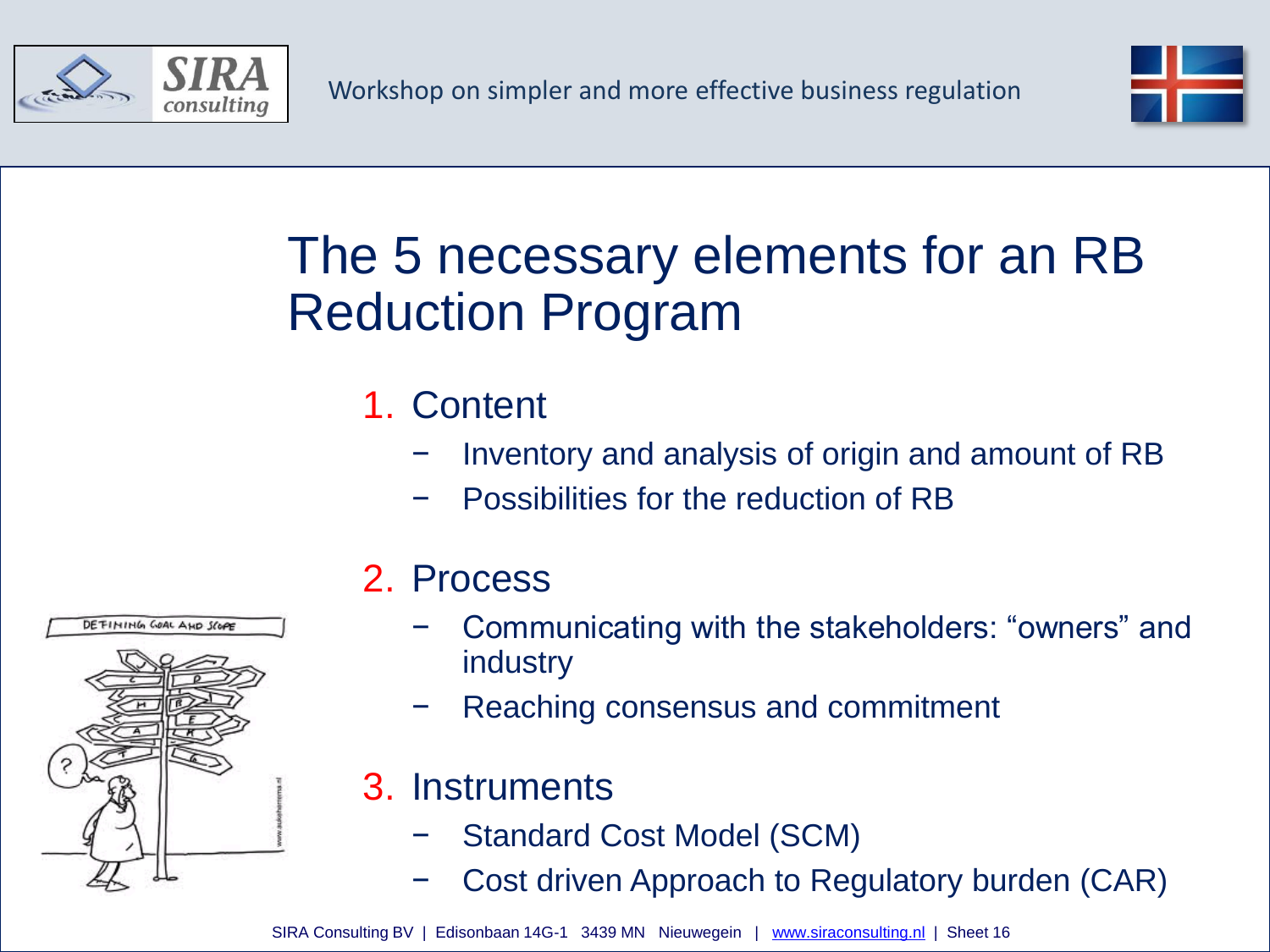



#### The 5 necessary elements for an AB Reduction Program

- 4. Organisation and planning
	- − Who is doing what with whom (tasks, responsibilities, authorities)
	- − Time frame and allocation of resources
- 5. Motivation
	- − How to move the stakeholders:
		- Owners: parliament and government "
		- **Industry**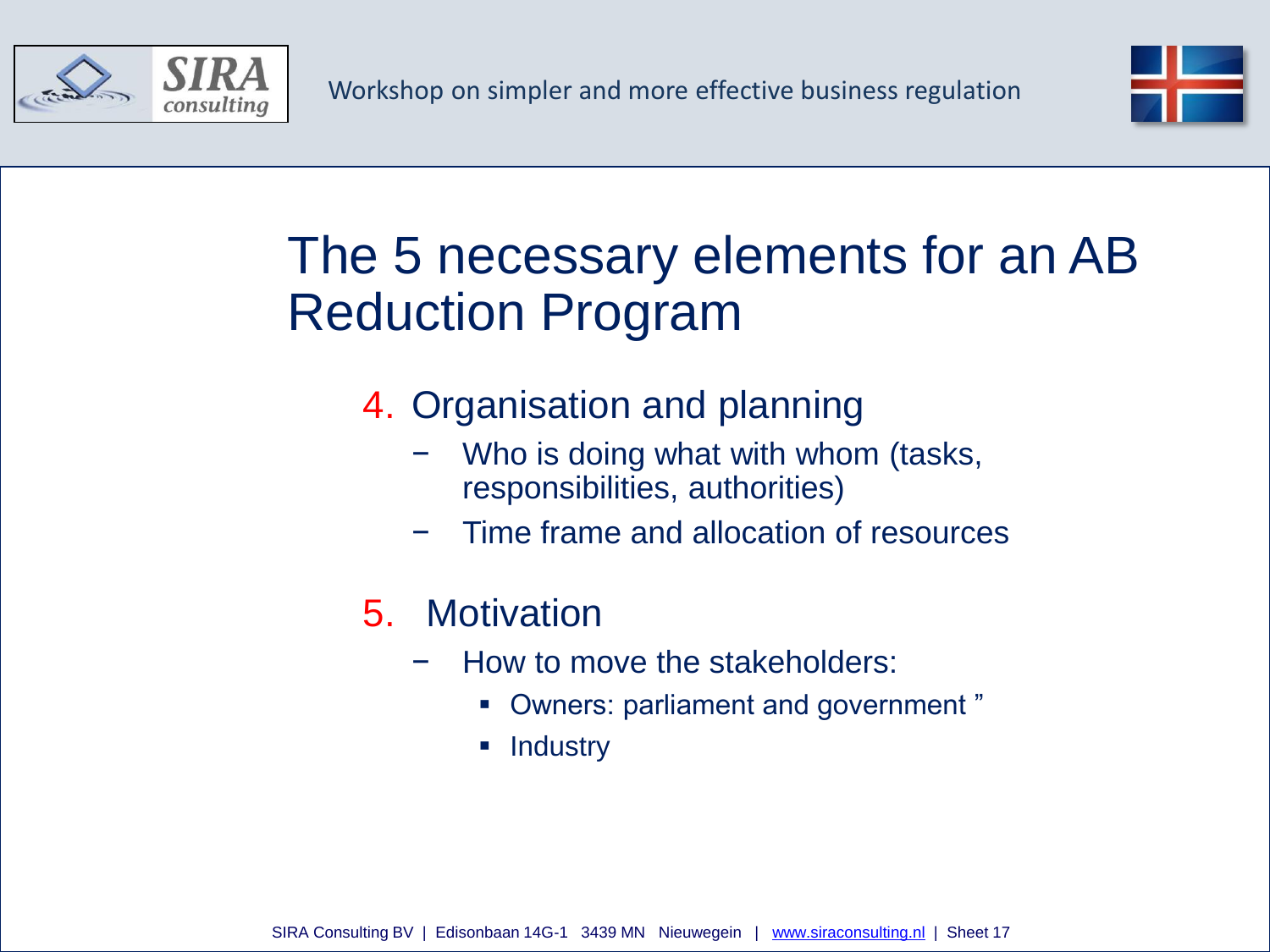



#### Ways to move the stakeholders?

- SCM / CAR:
	- − Hidden costs transparent
	- − Systematic approach for identifying RB reductions
- -/- 25% net reduction target
- Budgeting AB creates scarcity
- Compensation required
- Interministerial framework
- **Independent advisory board**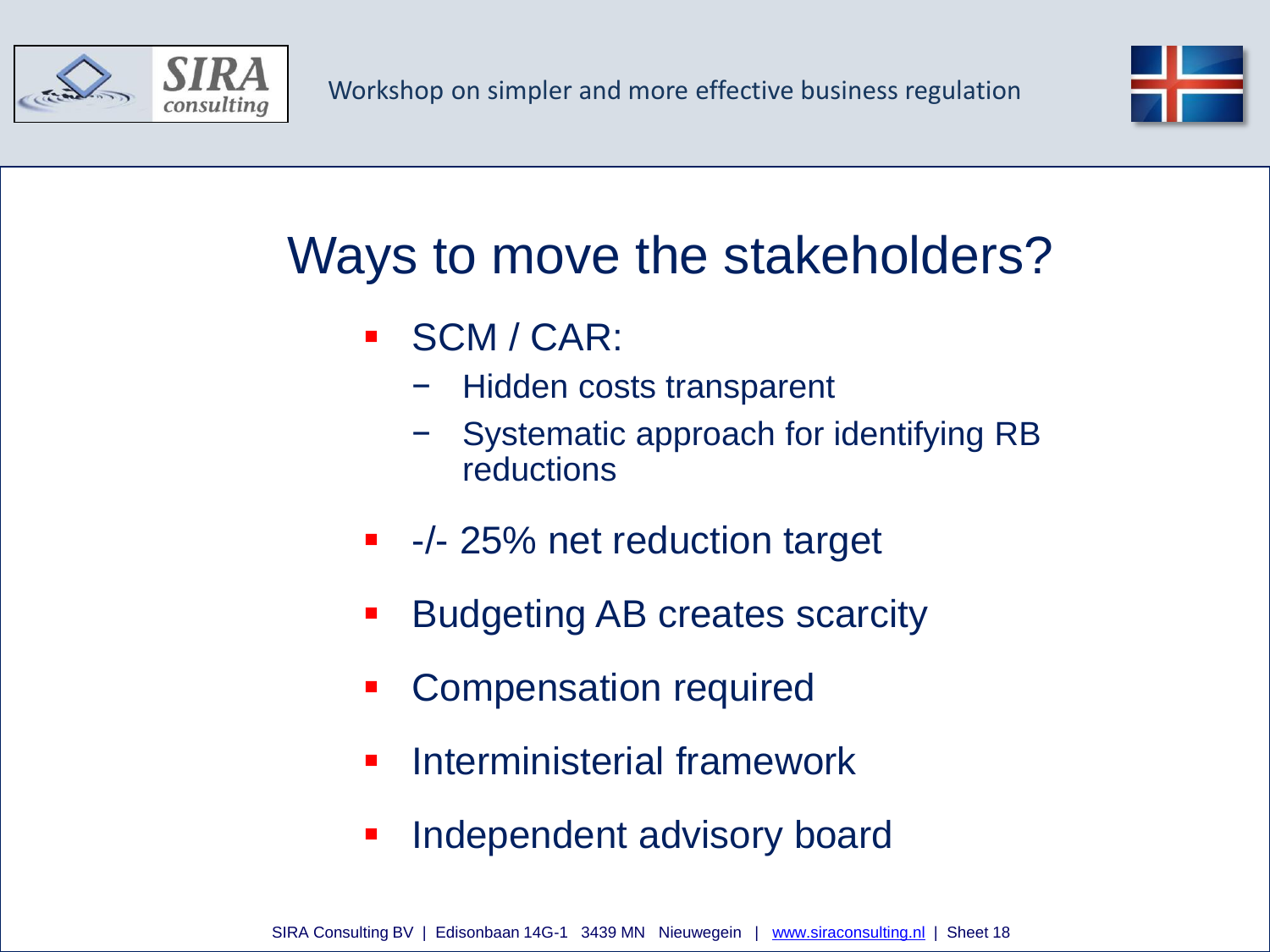



### 6. Questions?